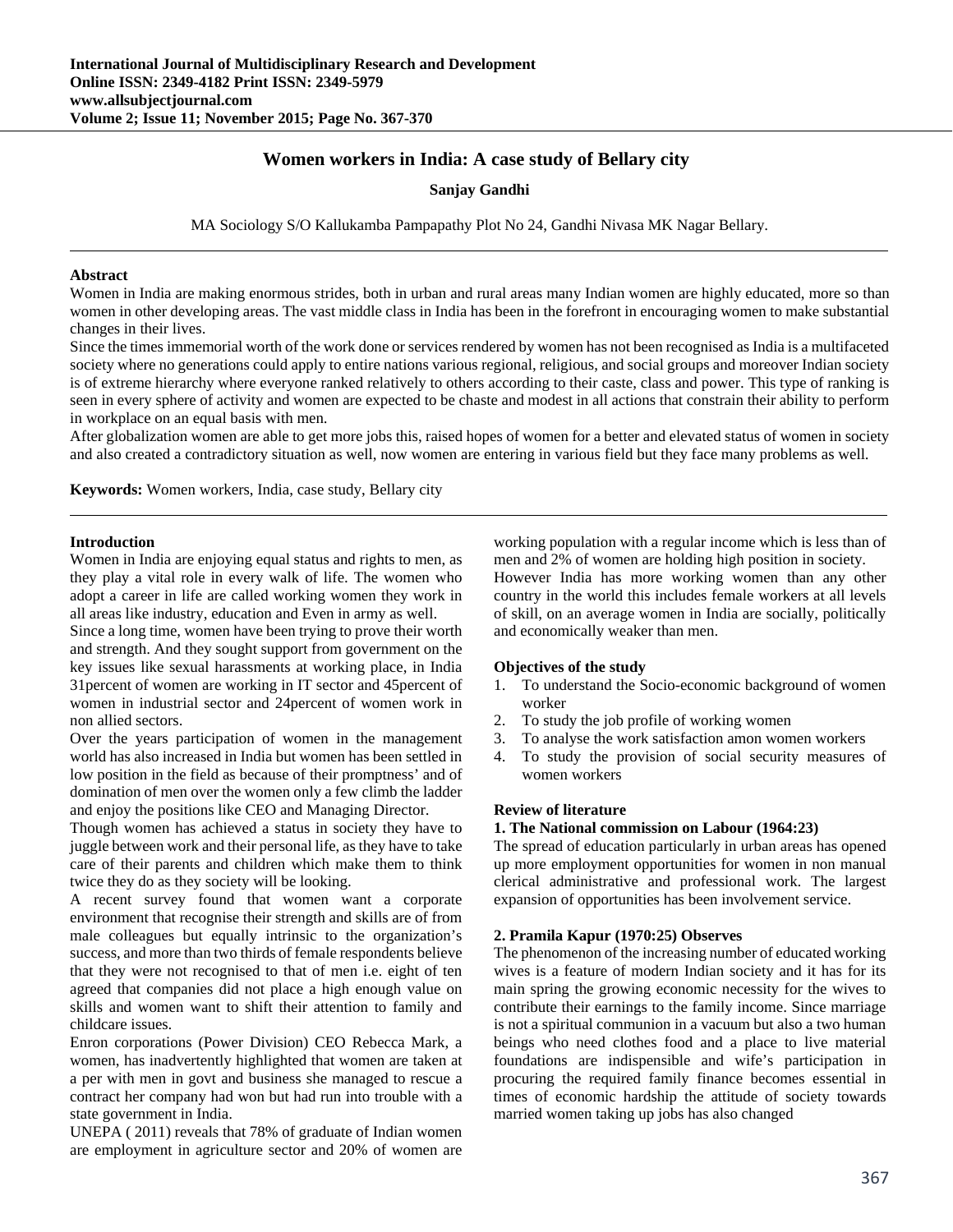**3. Dhingal (1972:198) and others** have thrown light on the social and behaviour pattern and the attitudes of working women. The wife's participation in obtaining the required family finances many times become essential to, indeed the overcome economic hardship and wife's income is often essential to families standard of living.

### **4. Srivastva (1978)**

Finds that in certain situations the rate of female participation in the labour forces increases with the general prosperity, Perhaps this is due to employment generation when a large number of jobs become available to the educated that seek employment. These educated women find carrer options available to them.

### **5. Sanjay Ketan (1993)**

In his study "Working women and modernization" observes that the modern concepts like entry of women in different jobs and equality of status between sexes have been acceptable to a large number of women in the sample. They wanted jobs mainly to have economic independence and to improve the family income. A high percentage of unmarried women preferred to continue in their jobs even after marriage.

### **Importance of study**

Women plays a vital role in every aspect of men's life as she take part in every sector and every stage of men's life though she is able to compete with a men in every sphere of activity she has been looked down apart because of the concept of inferior and ego of men or of traditional custom reason well but how ever she face many problems at every walk of her life, Since 1960 number of study has conducted on educated women as they dealt with the family role child care and about their settling but very few has conducted problem faced by women at work place as now the harassment has been taking at outdoors, thought their salary and other benefits have been faced problem of working condition hence 'the present study is important

# **Hypothesis**

- 1. Women workers in urban area get ample opportunity than rural women
- 2. Women workers in rural area face less problems than urban women workers
- 3. women in urban area will have higher benefits than rural women workers

#### **Methodology**

Researcher has adopted empirical study and collected primary and secondary data as well.

#### **Area and sample**

Researcher has opted Bellary city for a research and it (Bellary city) consists of 1050 working women and adopted for 10% of universe i.e 100 working women have taken as sampling of the study who are selected on the basis of stratified random sampling

#### **Problems faced by Working Women 1. Sexual Harassment**

This is the major problem among the working women as they are treated as a toy of sexual satisfaction rather than a human being, as while working she has to mingle with men when she will move close with wok motive she will be taken in other sense and the harasseement begins at work place

### **2. Roomers**

This problem found mainly among the employees, this problem begins when women resists to do the things as per the wish of men and they (women) are been subjected for a mental harassment and create a lot of problem at work place

### **3. Travelling problem**

This is common among the industrial workers as they use to travel to the outskirts of the city where the industry setup and while travelling she face problem of men who are travelling in same bus, as she will be in unavoidable circumstance she has to bare them

### **4. Night shift**

We found this problem among IT sector as they(women) has to work for the minimum wage and has to work for maximum period of time and this create family tension, misunderstanding as well, this leads to create other problems like separation, Divorce, and wife battering

#### **5. Lack of authority**

Though women are coping up themselves with men but they are suppressed by the right that are given to women to take own decision as she has been dominated by men in taking family and economic decision so we can say that though she earn more than men in economic grounds she don't have right or freedom to spend on her wish

**Table 1:** Age composition

| Sl. No | Age         | <b>Respondents</b> | Percentage |
|--------|-------------|--------------------|------------|
|        | 12-17 Years |                    | 10%        |
|        | 18-23 Years | 30                 | 30%        |
|        | 24-29 Years | 55                 | 55%        |
|        | 30-35 Years | 05                 | $0.5\%$    |
|        | Total       |                    | 100%       |

The above table explain that 55 percent of working women belonging to the age group of 24-29 because they want to become economically independent and they are in capacity to have their own decision and 30 percent of women belongs to the age group of 18-23 as they want to support their family economically rather than to earn for their benefit

**Table 2:** Religion of Respondents

| Sl. No | <b>Religion</b> | <b>Respondents</b> | <b>Percentage</b> |
|--------|-----------------|--------------------|-------------------|
|        | Hindu           | 50                 | 60%               |
|        | Chirstian       | 25                 | 25%               |
|        | Muslim          |                    | 10%               |
|        | Others          | 05                 | $0.5\%$           |
|        | Total           |                    | 100%              |

This table reveals that 60 percent of working women belongs to Hindu religion as this religion has given wide opportunity for women to have development as people are of liberal mind so we see more women are coming out from their home while 25 percent of women are of Christians and only 10 percent of women belongs to Muslims as they have religious restrictions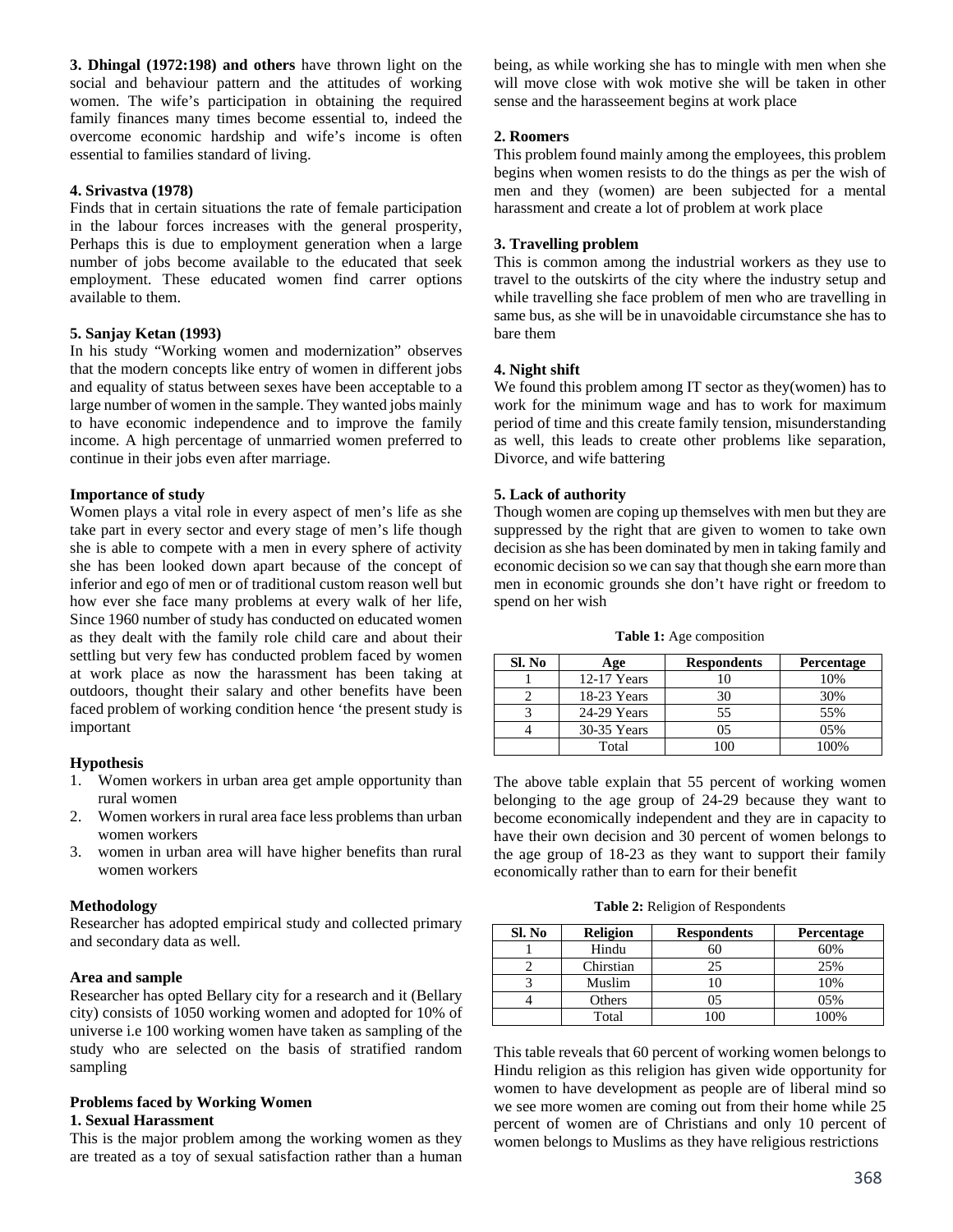**Table 3:** Residence of Respondents

| Sl. No | <b>Place of Residence</b> | <b>Respondents</b> | <b>Percentage</b> |
|--------|---------------------------|--------------------|-------------------|
|        | Urban                     | 85                 | 85%               |
|        | Rural                     |                    | 15%               |
|        | Total                     | 100                | 100%              |

This table reveals that 85 percent of working women belongs to urban area while only 15 percent of women belongs to rural area as urban area have wider scope and ample opportunity than a rural women.

**Table 4:** Family Background of respondents

| Sl. No | <b>Family background</b> | <b>Respondents</b> | Percentage |
|--------|--------------------------|--------------------|------------|
|        | Nuclear                  | 88                 | 88%        |
|        | Joint                    |                    | 2%         |
|        | Total                    | '00                | 100%       |

The above table explains that 88 percent of women belongs to nuclear family as they have freedom to have a own decision while only 12 percent of women belongs to the joint family as they will have a liberal thinking as well

**Table 5:** Income of the family

| Sl. No | Age         | <b>Respondents</b> | Percentage |
|--------|-------------|--------------------|------------|
|        | 12-17 Years |                    | 10%        |
|        | 18-23 Years | 30                 | 30%        |
|        | 24-29 Years | 55                 | 55%        |
|        | 30-35 Years |                    | 0.5%       |
|        | Total       |                    | $00\%$     |

The table represents that 55 percent of women belongs to the family income of 11,000-20,000 rs as the majority of women work in IT and call centres as women wants to support their family economically which is a unavoidable situation and 25 percent of women belongs to the family income of less than 10,000 as they work in agriculture sector as these women wants to support the family rather than a economic support

| Sl. No | <b>Nature of Work</b> | <b>Respondents</b> | Percentage |
|--------|-----------------------|--------------------|------------|
|        | IT sector             | 60                 | 60%        |
|        | Industry              | 25                 | 25%        |
|        | Agriculture           |                    | 10%        |
|        | Others                | )5                 | 05%        |
|        | Total                 |                    | $00\%$     |

The above table describe that 60 percent of women working in IT sector as women work at a minimum rate and they are of prompt worker and more over they have patience to do work and they want to have a economic independent and 25 percent of women work in industry i.e in garments they come because to support their family and 10 percent in agriculture in order to reduce the work burden for family members

|  | <b>Table 7:</b> Nature of harassments |
|--|---------------------------------------|
|--|---------------------------------------|

| Sl. No | <b>Nature of Harassments</b> | <b>Respondents</b> | Percentage |
|--------|------------------------------|--------------------|------------|
|        | <b>Sexual Harassments</b>    | 60                 | 60%        |
|        | Roomers                      | 20                 | 20%        |
|        | Travel                       | 05                 | 05%        |
|        | Nightshift                   | 10                 | 10%        |
|        | Lack of Authority            | 05                 | 05%        |
|        | Total                        |                    | 100%       |

The above table explains that 60 percent of women workers are facing sexual harassment at work place as the men wants to take advantage of the women situation at work and 20 percent of women are facing the problem of roomers as when women didn't come in terms of men they (men) create this problem and10 percent workers face other problems like travel, family problems etc.

### **Impact of the problems**

- 1. Women are looked down in the society in terms of character and the background of the family.
- 2. Many families are broken due to the issue of working and results in divorce.
- 3. Many of women workers facing mental and biological related problem.
- 4. Women workers are dying because of blackmailing of men at work and at home.
- 5. In order to come out of this problem women are married at an early age this result in chid marriages.

# **Findings**

- 1. Majority of women workers belongs to the age group of 24-29 because they want to become economically independent and they are in capacity to have their own decision
- 2. Women workers belongs to Hindu religion are more when compared to other religion as this religion has given wide opportunity for women to have development as people are of liberal mind so we see more women are coming out from their home
- 3. Majority of women work in IT sector as the work is mainly a table oriented job which required more patience and promptness
- 4. women belongs to the family income of 11,000-20,000 rs work in IT and call centres as women wants to support their family economically
- 5. Only few women enjoy the key position(CEO and Managing Director) in the society

# **Conclusions**

The employments of women is certain to bring changes in various aspects and in attitudes of workers where women are performing dual role in and out of family where she is sharing the role of men and performing better than men in all the sectors but due to the ego and for the selfishness of men he trouble women in every field because of superior complex in men and he (men) talk about the empowerment of women which is great strategy of the present situation.

# **Suggestions**

- 1. Women workers must have a proper forum through which they can rise voice their problems and grievances.
- 2. See that working place must have a pale transparent glass so that everyone can observe them clearly.
- 3. Industry, company must have a CCTV at every place so that everyone must be clearly visible.
- 4. See that majority of women manager are appointed for the company where women workers are more in number.
- 5. A separate cell and court should be opened for dealing the sexual harassments problem see that the victim must be severely punished so that same act should not be repeated.